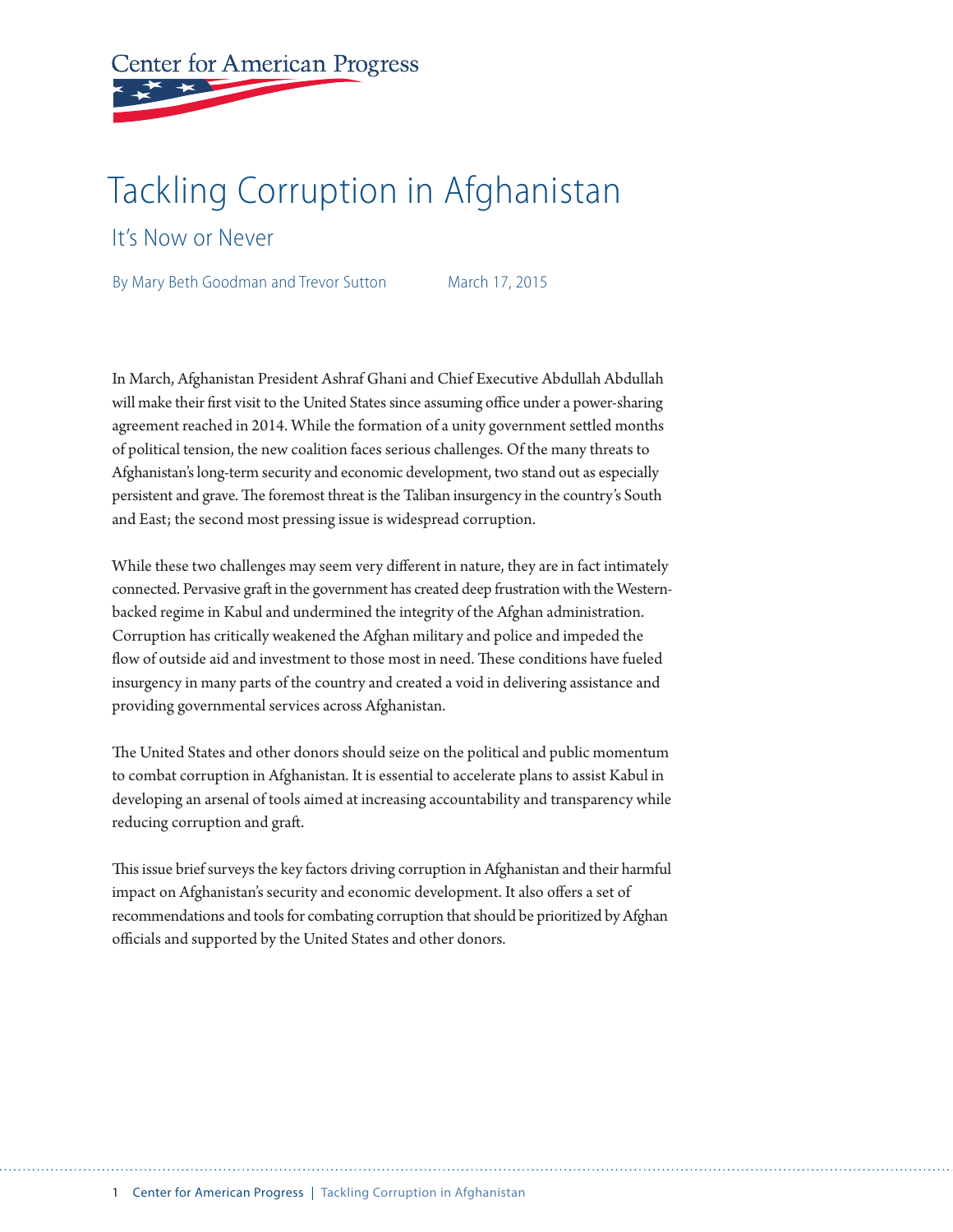# Putting corruption front and center

This official visit by President Ghani and Chief Executive Abdullah comes at a crucial moment for Afghanistan, as the country seeks to peacefully conclude the first democratic transfer of power in its modern history. It also comes during a delicate period in U.S.- Afghanistan relations, which entered a new phase last December following the formal end of the NATO combat mission in the country. The diminished U.S. and NATO military presence in Afghanistan means that the new government—already struggling to form a cabinet—will shoulder unprecedented responsibility for maintaining peace and stability over the coming months and years.

While there are many dire predictions for Afghanistan's stability and future, the election of new leadership presents a new opportunity to prioritize efforts to improve governance, fight corruption, and enhance accountability. Both Ghani and Abdullah made anticorruption efforts a key component of their presidential campaigns. The political will to tackle graft in Afghanistan, and the demand from citizens to do so, is arguably greater than ever before.

Corruption is broadly defined as the abuse of entrusted authority—both public and private—for illegitimate gain. It is an impediment not only to economic growth and development, but also to political stability, democracy, and sustainable peace. In fragile and conflict-riddled countries such as Afghanistan, corruption can deeply undermine the effectiveness and legitimacy of nascent government institutions. As one active-duty officer recently observed, poor governance has meant that Taliban commanders "wield both the carrot and the stick in the minds of many Afghans."1

Although corruption in Afghanistan cannot be eliminated overnight, it could be significantly reduced, and even modest improvements in public accountability will substantially enhance the legitimacy of the new government. As Afghanistan seeks to stand on its own, the national unity government cannot afford to appear indifferent to the anger many Afghans feel toward an entrenched elite widely perceived to be motivated more by greed than by a spirit of public service. Likewise, the frustration of the American public over revelations of the massive scale of fraud and waste of U.S. taxpayer funds in Afghanistan must be considered.

### An epidemic of graft

Transparency International—an organization that assesses citizens' views of endemic corruption—has consistently ranked Afghanistan as one of the top five most corrupt countries in the world, according to its Corruption Perceptions Index.<sup>2</sup> According to a recent U.N. survey, half of Afghans reported paying a bribe in 2012; that figure was as high as 70 percent in some areas of the country.3 The same survey found that corruption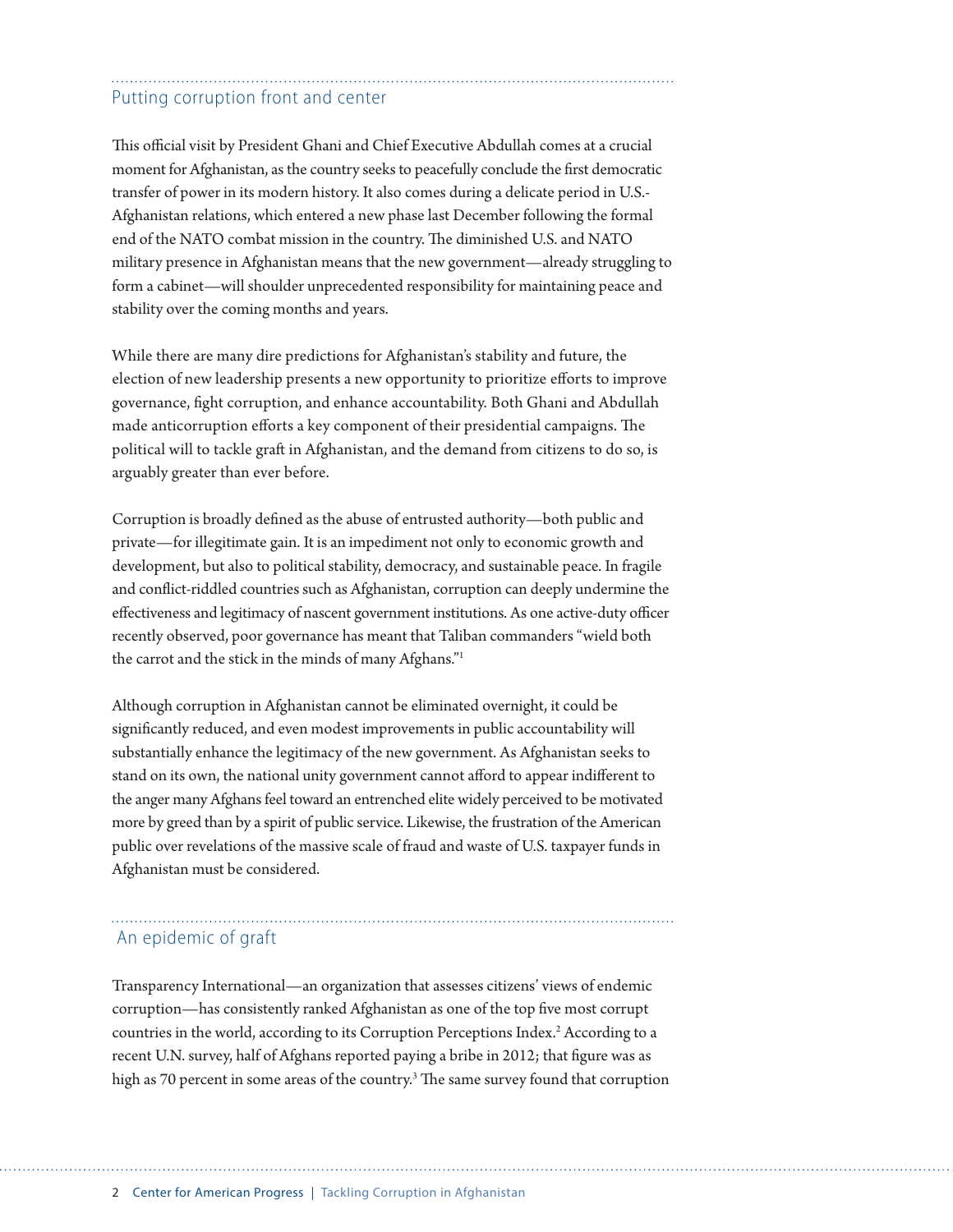was roughly tied with insecurity as the issue of greatest concern to Afghans, ahead of unemployment, standard of living, and even government performance as a general matter.4 Consistent with these findings, the U.S. Agency for International Development assessed in 2009 that corruption in Afghanistan "has become pervasive, entrenched, systemic, and by all accounts now unprecedented in scale and reach."5 As recently as February, the U.S. Department of Defense Joint Chiefs of Staff wrote, "corruption alienates key elements of the population, discredits the government and security forces, undermines international support, subverts state functions and rule of law, robs the state of revenue, and creates barriers to economic growth."6

Widespread popular resentment of the various mujahideen warlords who governed the country in fiefdoms following the withdrawal of the Soviet Union facilitated the Taliban's rise to power in the mid-1990s. The violence of the warlords fueled this resentment, but so did the graft and injustice that characterized their rule. The Taliban's promise of swift and impartial rule-of-law resonated with much of Afghanistan's population of the time and continues to resonate for some Afghans today—despite its extreme brutality.<sup>7</sup>

Corruption reemerged as a potent force in Afghan life following the U.S.-led international coalition's overthrow of the Taliban in 2001. In the early years of the NATO mission in Afghanistan, a wide network of political elites connected to President Hamid Karzai effectively positioned themselves as intermediaries between well-intentioned Western officials, donors, and ordinary Afghans.<sup>8</sup> The political elites succeeded in diverting billions of foreign aid dollars and investment to themselves and their allies, resulting in a number of high-profile scandals. The most disastrous of these was the near-collapse of the Afghan banking system following revelations that its largest institution, Kabul Bank, had essentially served as a ponzi scheme for a narrow clique tied to the Karzai government.<sup>9</sup>

But the spread of corruption has not been confined to Afghanistan's political upper echelon; it has pervaded virtually every aspect of government operations and the daily existence of citizens. According to the 2012 U.N. survey, approximately half of Afghans reported having paid a bribe to a teacher.<sup>10</sup> Similar numbers of Afghans reported paying bribes to customs officials, judges, and prosecutors, and slightly less than half of survey respondents reported paying off land registry officials and provincial officers.<sup>11</sup>

Entire government institutions have become enmeshed in complex patronage networks that stretch from minor functionaries to high-ranking ministers.<sup>12</sup> Nowhere has this been more evident than in the realm of customs and border control. *The New York Times* recently reported, "corruption can no longer be described as a cancer on the system: It is the system."13 A recent report by the Special Inspector General for Afghan Reconstruction, or SIGAR, estimated that more than half of Afghanistan's annual customs revenue is being lost to graft.<sup>14</sup>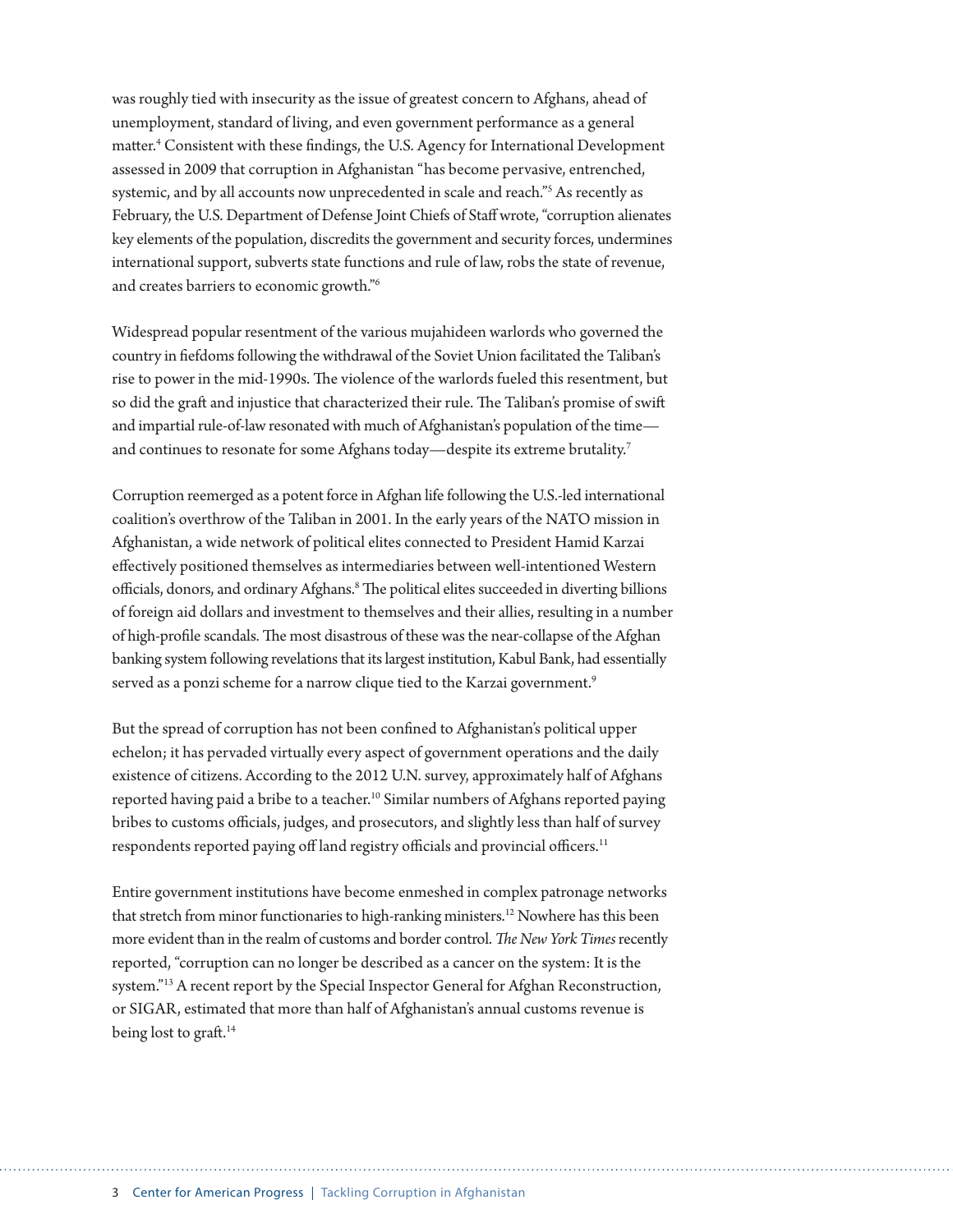Perhaps most troubling, however—from the perspective of Afghanistan's post-conflict transition—has been the persistent corruption that has plagued the organs of government directly responsible for law and order. The Afghan National Police, or ANP, have become particularly notorious for pernicious graft. SIGAR has repeatedly faulted the Afghan Ministry of the Interior for failing to properly account for billions of dollars allocated for police salaries via a U.N.-administered trust fund.15 According to SIGAR's most recent audit report, corrupt practices within the ministry "could take as much as 50 [percent] of a policeman's salary."16 This underpayment has predictably resulted in a high incidence of

corrupt solicitations by police officers, which affects ordinary Afghans most directly. A 2012 survey by the Asia Foundation found that more than half of Afghans who had contact with an ANP officer over the previous year were forced to pay a bribe.<sup>17</sup>

The Afghan National Army, while more professional than the ANP, has also struggled with misallocation of resources and high incidences of bribe solicitation.18 A 2013 Transparency International survey found that one-fifth of Afghans viewed the military as corrupt.19 By contrast, the justice system may be even more reviled than the police—both the Transparency International and United Nations surveys found that Afghans consider judges the judiciary the most corrupt segment of their society.<sup>20</sup>

#### **FIGURE 1**

#### **Corrupt officials in Afghanistan**

Percentage distribution of bribes by requesting official



Source: United Nations Office on Drugs and Crime, "Corruption in Afghanistan: Bribery as reported by the victims" (2010) available at http://www.unodc.org/documents/data-and-analysis/Afghanistan/Afghanistan-corruptionsurvey2010-Eng.pdf.

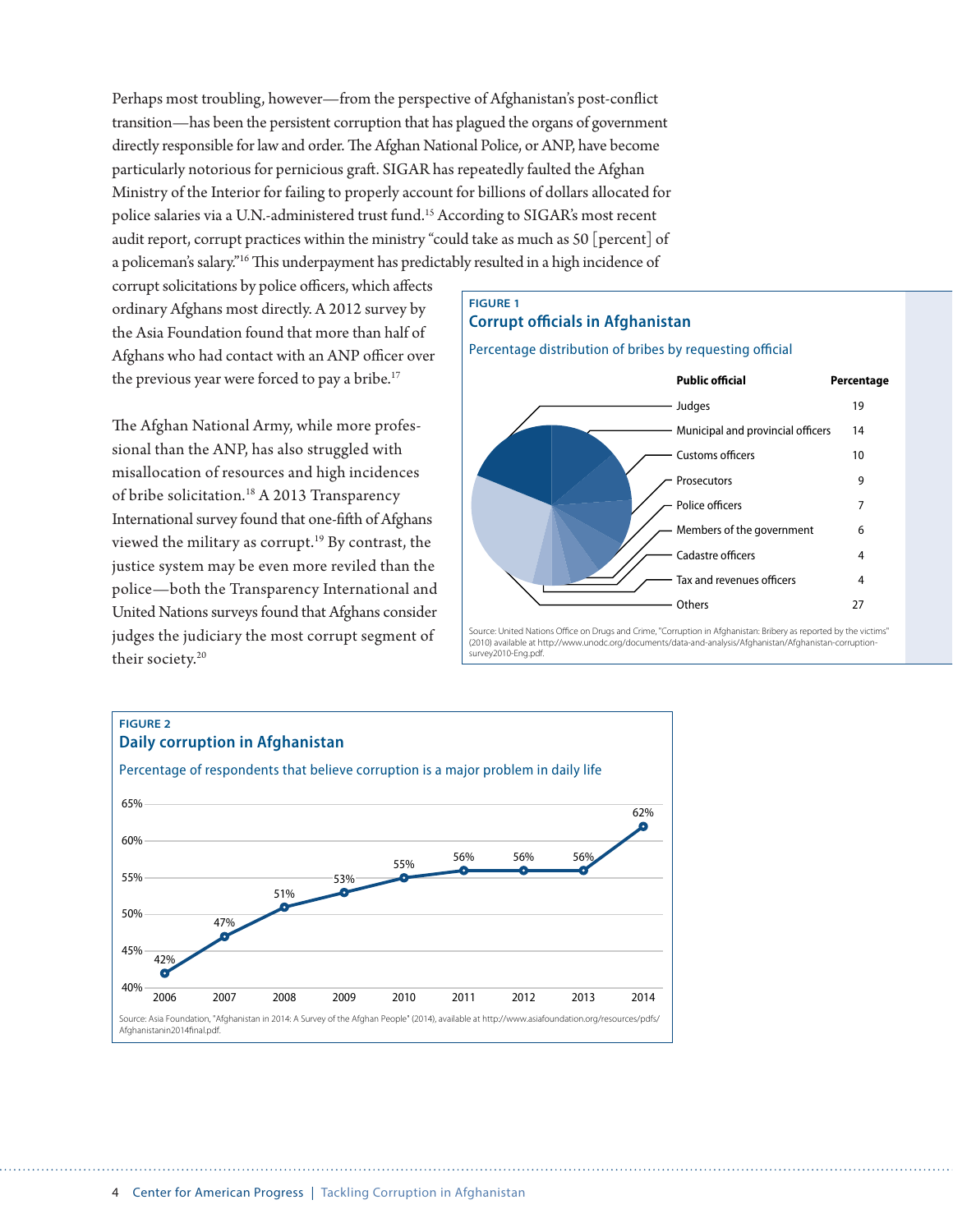## Causes and effects of corruption

The causes of corruption in Afghanistan are numerous and complex. Decades of conflict have severely hampered the development and maintenance of effective government institutions and the civil organizations that monitor them. The country's legislative and regulatory frameworks are patchwork and inconsistently enforced, and the agencies tasked with fighting corruption and imposing rule of law often work in isolation and contradict one another. Education levels are low; illiteracy is rampant among the ANP and ANSF.<sup>21</sup> Civil servants are frequently underpaid, and they receive little training. After decades of war, officials use the opportunity of public office to fill personal coffers and channel funds to patronage networks at the expense of public good.

In Afghanistan and other countries with tribal systems and entrenched ethnic divisions, structural weaknesses interact in complex ways with traditional ideas about patronage and kinship—particularly with the expectation that those who have influence wield it to benefit members of their extended network. A recent assessment by the Joint and Coalition Operational Analysis, or JCOA, determined that corruption in Afghanistan was greatly exacerbated by the U.S. government's "initial support of warlords, [and] reliance on logistics contracting," coupled with the lack of understanding by U.S. and coalition officials of the scale or nature of Afghan corruption.<sup>22</sup>

In the immediate response to the attacks of September 11, the United States utilized existing patronage networks and local warlords to defeat the Taliban and Al Qaeda. Similarly, President Karzai placed warlords in key government positions when he took office to obtain loyalty and sustain political power.<sup>23</sup> According to JCOA, "Once ensconced within ministries and other government posts, the warlords-cum-ministers often used their positions to divert [Afghan government resources] to their constituencies,"24 and thus embedded corruption within the new democratic system. A recent World Bank report observed that expectations of reciprocal patronage entrenched in Afghan society have led to "constant attempts to interfere with standard merit-based appointment processes by members of the government, the President's office, members of Parliament, individual commanders, and influential political personalities of all origins."25

These conditions would likely produce significant levels of corruption under any circumstances. In Afghanistan, however, their effects have been amplified by two factors unique to country's troubled history: a massive influx of foreign assistance—often distributed without proper monitoring mechanisms and which quickly exceeds the absorptive capacity of the Afghan government—and a resurgent narcotics trade, which has a warping effect on the Afghan economy that is hard to overstate.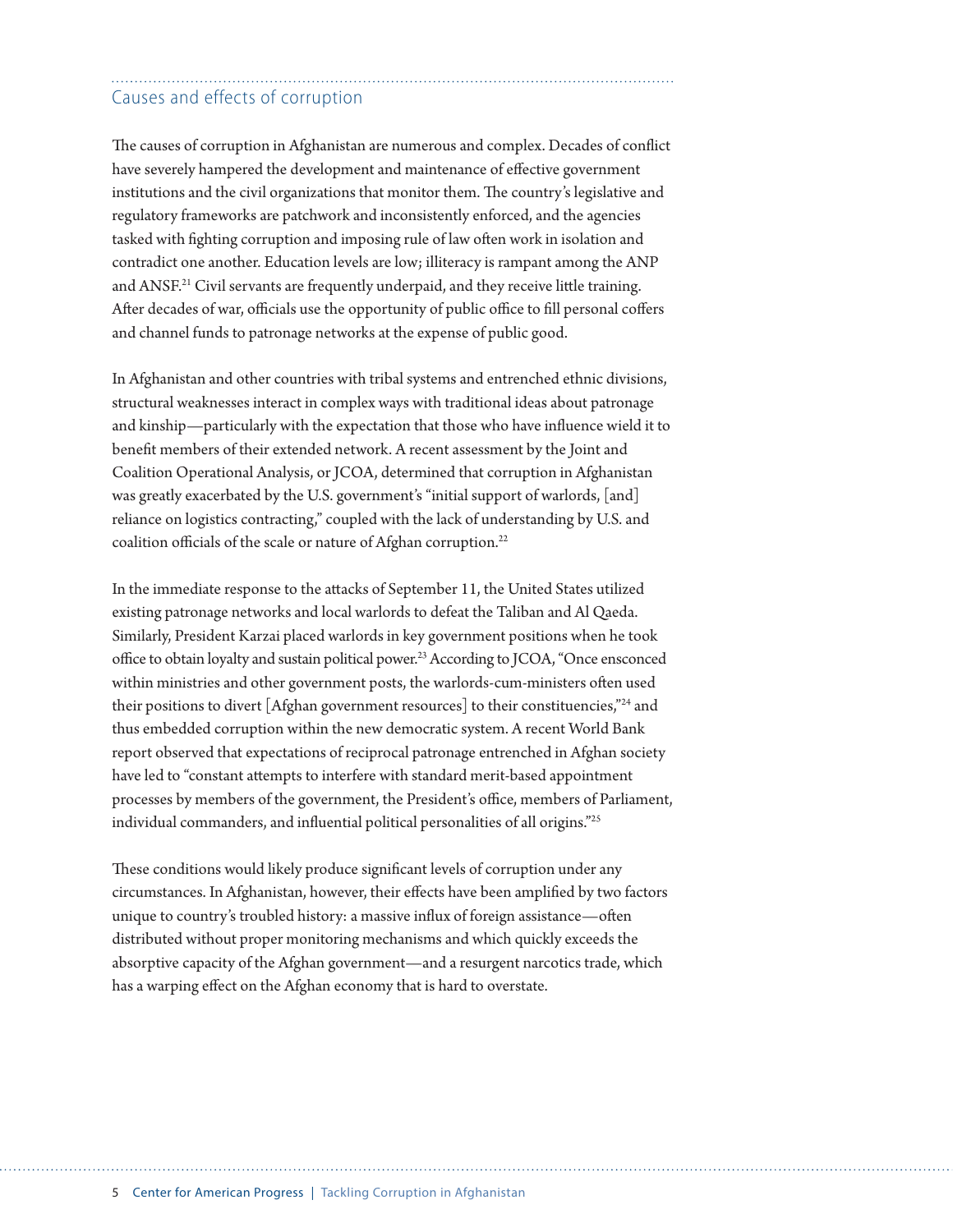With respect to foreign assistance, the United States alone contributed more than \$73 billion in economic and military assistance to Afghanistan between 2002 and 2012.<sup>26</sup> According to the World Bank, foreign aid and spending by foreign troops accounted for 97 percent of Afghanistan's gross domestic product, or GDP, in 2012.<sup>27</sup> The World Bank has also estimated that 70 percent of overall public spending in Afghanistan occurs outside the formal government budget.<sup>28</sup> Yet corruption has directly undermined the efforts of the international community—above all, the United States—to arm and train Afghan policeman and soldiers. Last year, a SIGAR audit found incomplete tracking information for more than 200,000 weapons that the U.S. Department of Defense had provided for the Afghan National Security Forces, or ANSF, which encompasses both the police and military forces.<sup>29</sup>

Cash flows of such a significant magnitude would pose monitoring challenges for even the most scrupulous of donors and absorptive capacity issues for even the most effective governments. For many years, however, the United States and other major reconstruction partners demonstrated little ability to track—or interest in tracking—the ultimate use of their funds. Security constraints on both military and civilian officials prohibited effective monitoring, evaluation of projects, and spending oversight. As a result, a culture of dependence arose in which the government relied on subcontractors to implement and deliver needed programs and supplies. "Compounding the problem … [of corruption], the international community exercised only limited oversight of its spending due to poor security environment. This was further exacerbated by the community members' unwillingness to place conditions on the provision of their aid," according to JCOA.<sup>30</sup>

Even today, oversight of contractors, who received an estimated \$37 billion to assist in reconstruction efforts between 2002 and 2013, is marred by poor coordination and widespread lack of compliance with rules and standards.<sup>31</sup> In testimony submitted on February 25 to the U.S. Senate Committee on Appropriations, Subcommittee on the Department of State, Foreign Operations, and Related Programs, John F. Sopko, the special inspector general for Afghanistan Reconstruction, stated that "more than \$50 billion in U.S. assistance had been provided for reconstruction in Afghanistan since 2002 without the benefit of a comprehensive anti-corruption strategy, and that U.S. anticorruption efforts had provided relatively little assistance to some key Afghan institutions."32

Furthermore, pressure from donors to spend quickly in the face of a growing insurgency, especially after 2009, meant that funds were spent first and questions posed later. Such a process led to SIGAR's finding that U.S. Agency for International Development, or USAID, funds ended up in the hands of Taliban fighters running a construction firm and with Afghan contractors beholden to provincial governors or provincial council chairman, such as Karzai's half-brother Ahmed Wali Karzai.33 Local Afghans, meanwhile, heard lofty development goals only to see foreign-assistance funds channeled to the very people who controlled the system.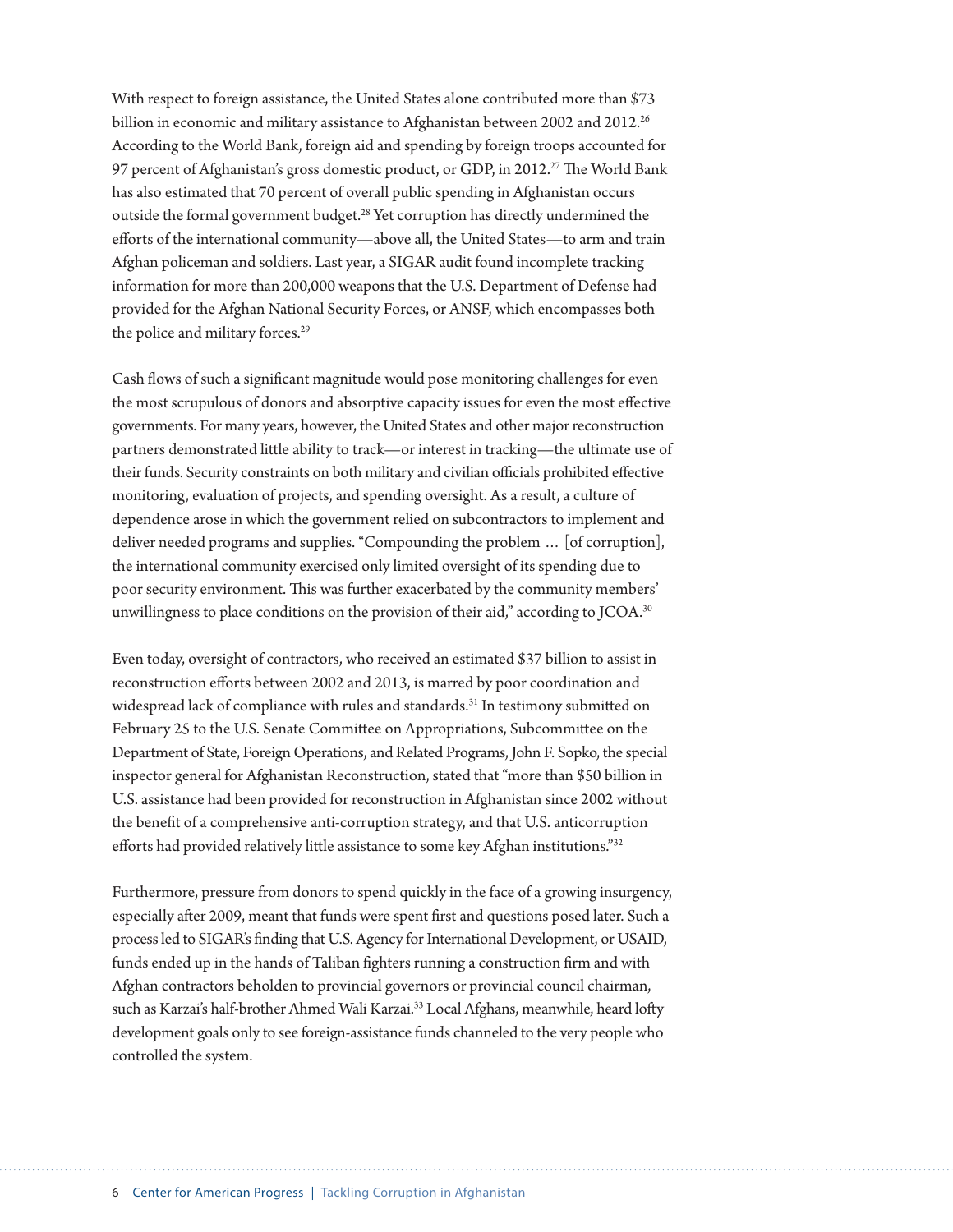#### Time to implement and enhance support for anticorruption efforts

Without political will, no country can effectively fight corruption, or even win the battle to stem corruption in the short term. In Afghanistan, such political will was lacking during the presidency of Hamid Karzai. If there is a silver lining to the otherwise dismal record of the Afghan government on corruption issues, it is that the new administration has announced that the fight against graft is among its top priorities.

Both President Ghani and Chief Executive Abdullah declared their intention to clean up government during their campaigns.34 In an encouraging sign, Ghani reopened an inquiry into embezzlement at Kabul Bank days after assuming office.<sup>35</sup> But setting Afghanistan on a path toward more effective and accountable governance will require far more than high-profile prosecutions. Afghan citizens want to see government officials take visible actions to crack down on corruption at all levels.

Afghanistan has passed several legislative measures aimed at tackling corruption. For instance, in 2008, the government ratified the U.N. Convention against Corruption, and President Karzai issued a decree establishing the High Office for Oversight and Anti-Corruption, or HOO. The office is responsible for the coordination and monitoring the implementation of Afghanistan's anticorruption strategy, as well as administrative procedural reform in the country.

But passing legislation and ratifying treaties only goes so far; efforts now need to focus on implementing these measures and enforcing the law. The good news is that numerous other countries have grappled with the issue of corruption, producing an abundance of lessons learned and best practices. The national unity government should begin to leverage the vast knowledge gleaned from anticorruption initiatives in other countries to establish mechanisms that can expedite efforts in Afghanistan. International donors and civil society organizations should prioritize assistance and training efforts focused on bolstering Afghan anticorruption efforts.

However, given the vast scale of corruption and urgent need for reform, the most daunting task may be determining where to start and which areas to prioritize in the short term. This is critical for demonstrating to both donors and Afghan citizens that the promise to fight corruption is real and not just political rhetoric. The following recommendations presented for consideration by Afghan and U.S. officials—offer a starting point in the fight against corruption.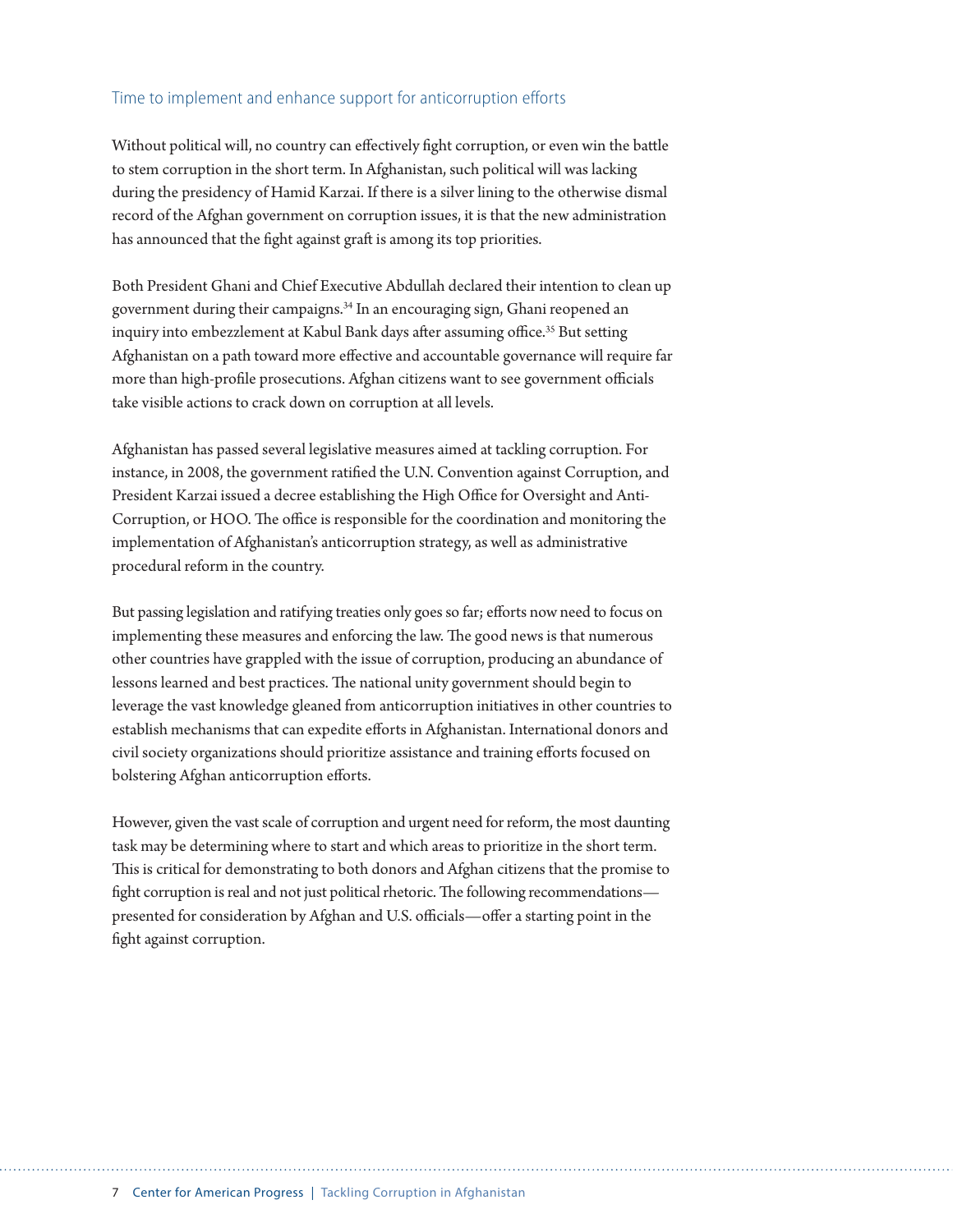#### Recommendations

#### Send a clear signal from the top down

Political will is essential to fight corruption. President Ghani and Chief Executive Abdullah should show the public that they are serious about prioritizing efforts to stem graft and illicit acts through public office by signing an integrity pledge and requiring all ministers and cabinet officials to sign it as well. A pledge making clear that corruption, bribes, graft, and ill-gotten monetary gains will not be tolerated would signal a new way of doing business for the Afghan government. Such a pledge would provide symbolic value for the citizenry, but it would carry even more meaning if it were tied to enforceable provisions in Afghanistan law such as anti-bribery measures and anti-money laundering statutes. An integrity pledge could help to restore some level of faith in the elected officials and begin the process of rebuilding the government's reputation. Furthermore, top-level action will signal to lower-level officials and civil servants that anticorruption efforts will be taken seriously in the national unity government.

#### Prioritize efforts to combat money laundering and terrorism finance

Given the vast, illicit nature of trade and smuggling in Afghanistan and the huge vulnerabilities created by corruption, as well as the weakness of the criminal justice system, Afghan officials should prioritize efforts to create an effective system to combat money laundering and terrorism finance. The International Monetary Fund, or IMF, conducted a mutual evaluation on behalf of the Financial Action Task Force, or FATF, to assess Afghanistan's compliance with international norms in regulating money laundering and terrorism finance.<sup>36</sup> The 2010 collapse of Kabul Bank should have prompted stricter regulation of currency flow within the country—certainly when money changed hands in large quantities. Yet the FATF report noted that "in spite of the vast illicit sector and corruption issues that plague Afghanistan and the risks associated with them, the authorities were relatively unresponsive on the subject of how this may impact the implementation of the [anti-money laundering/ countering terrorism finance] regime."<sup>37</sup>

Similarly, in October 2014, the Independent Joint Anti-Corruption Monitoring and Evaluation Committee, a collaborative oversight effort made up of Afghan national and international experts, noted that significant gaps remain in basic oversight mechanisms, which are critical to prevent another banking scandal and to seek punitive steps for those responsible for stealing the funds. As the committee's latest report notes, "sincere effort is needed to resolve outstanding Kabul Bank issues and the change in government could provide the required political will. To do so would demonstrate the new government's commitment to ending impunity, act as a deterrence, increase recoveries, and address structural weaknesses that permeate public administration."38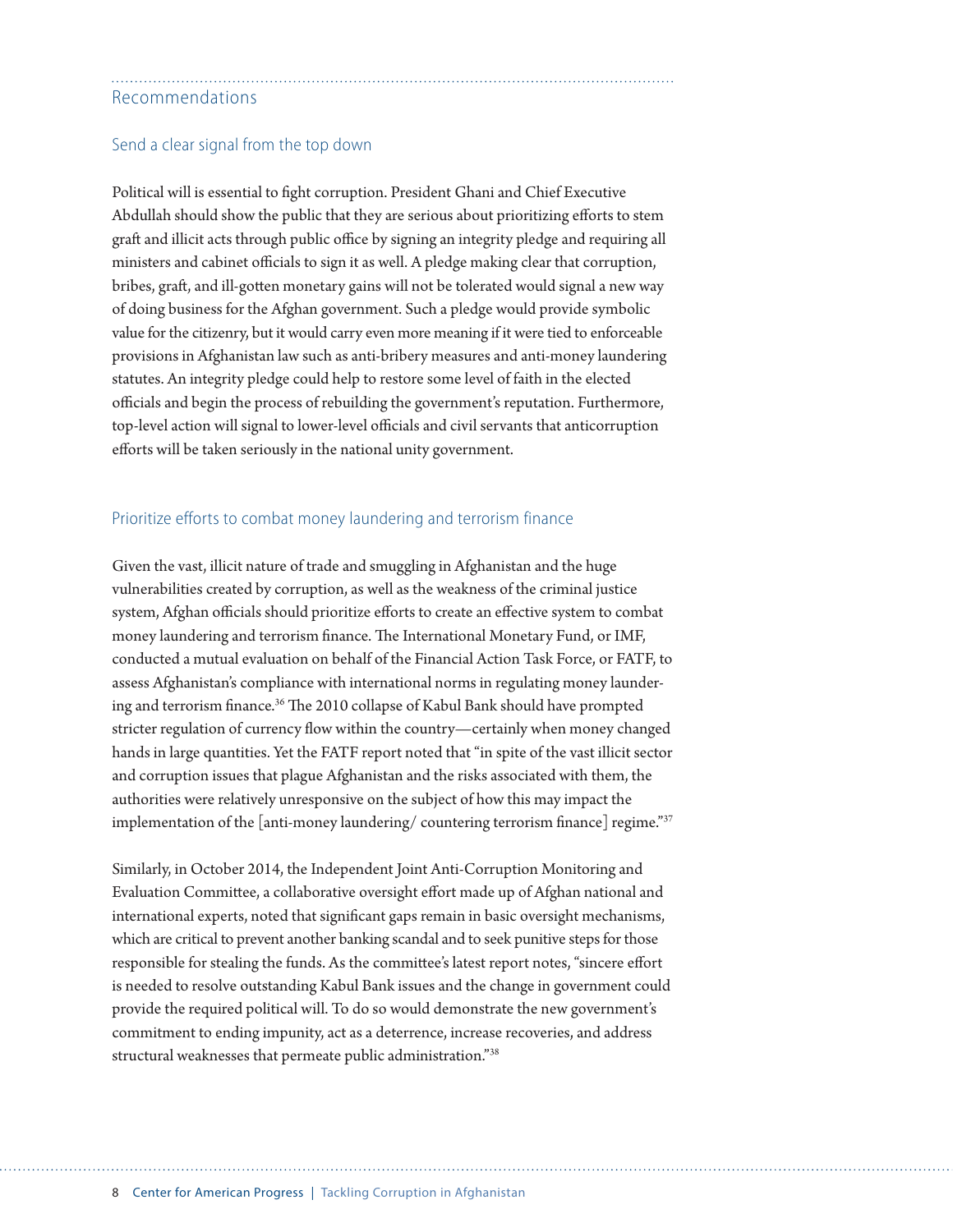In a positive step, President Ghani has reopened the investigation into the Kabul Bank scandal and started anew attempts to recoup the nearly \$1 billion in stolen assets.<sup>39</sup> Mahmoud Karzai, the brother of former President Karzai, has been implicated in the scandal and is doing little to cooperate with the investigation.<sup>40</sup> To guard against future scandals, the new government must prioritize legislation to effectively criminalize money laundering and terrorist financing; to create a legal framework for identifying, tracing, and freezing terrorist financing; and to establish and implement broad procedures for the confiscation of assets related to corruption and money laundering. As the FATF noted in 2011, "there was little understanding of the importance of the effective implementation of the [anti-money laundering/ countering terrorism finance] regime to overall governance and the rule of law, and conversely, the criticality of the rule of law to economic development and financial integrity."41 Realizing this connection, it is essential that the Afghan government end the impunity that corrupt actors use to obtain and move the proceeds of their corruption.

#### Increase participation of civil society

Afghanistan has a nascent but growing base of domestic civil-society organizations, as well as a plethora of international civil-society organizations, that are working on behalf of Afghans. Civil society can serve as a watchdog for the public interest and provide both formal and informal checks on corrupt behavior and illicit spending of public funds. Given the entrenched corruption endemic at all levels of the Afghan government, Afghan leaders should consider the ability of both domestic and international civil-society organizations to scrutinize information and contribute to monitoring government accountability an especially valuable tool.

Afghanistan should immediately consider joining the Open Government Partnership, or OGP. Founded in 2011, OGP is a multilateral initiative founded on the premise of collaboration between government and civil society to promote transparency, fight corruption, and utilize new technologies to strengthen governance.<sup>42</sup> OGP provides a framework for country-specific actions coupled with a supportive platform to leverage expertise from other countries and international organizations. Afghanistan would greatly benefit from these peer-to-peer learning mechanisms, as well as the support provided by international experts. OGP has grown to 65 participating countries, representing one-third of the world's population and more than 1,000 open government reform commitments.<sup>43</sup>

OGP provides a framework enabling those within government, the private sector, and civil society to advance government accountability and effectiveness. Each participating country must commit to jointly develop and implement a national action plan in collaboration with civil society. Afghanistan is currently very close to meeting the requirements for eligibility in OGP and could be reviewed again based on the recently enacted Access to Information Bill.44 The new legislation—signed by President Ghani in December 2014 is unprecedented in Afghan history and will provide citizens and journalists with more transparent access to state institutions.<sup>45</sup>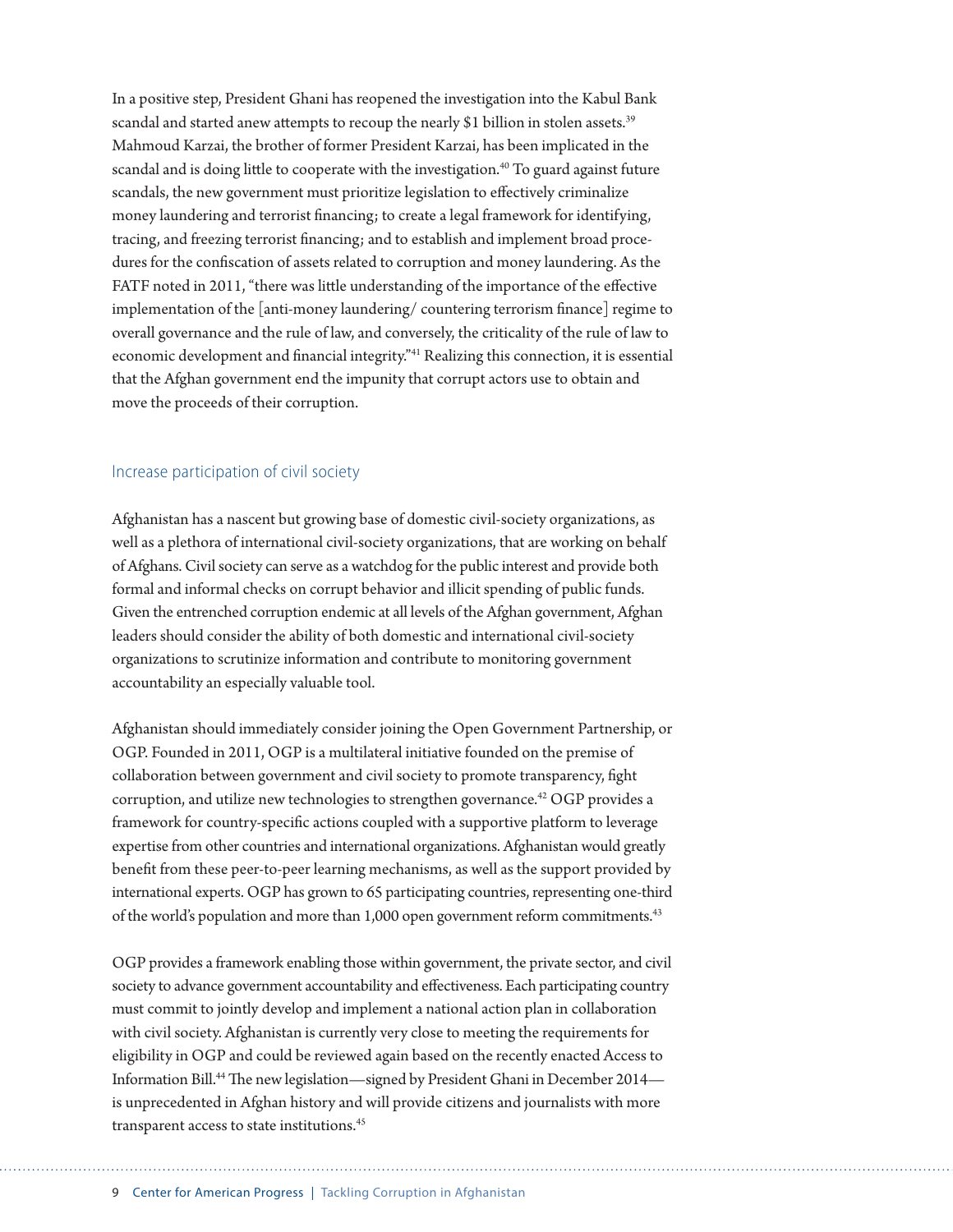#### Utilize technology

Honest government will only come about when ordinary citizens demand it. Afghan citizens want to see change and technology could provide a huge boost to anticorruption efforts in the country. Efforts should be made to create platforms on social media and through other forms of technology for anticorruption activism and public-private partnerships. Afghanistan has a cell phone penetration rate of 71 per 100 people, and Internet service is rapidly expanding.46

In countries around the globe, citizens are using cellphones, social media, and the Internet to shine a light on corrupt acts and officials. People can anonymously report who is being asked to pay a bribe, absenteeism in schools and hospitals, extortion by government officials, failures to deliver services, corruption in contracting or the delivery of school supplies or drugs, and election irregularities. Websites such as Ipaidabribe.com in India and similar efforts in Kenya, Estonia, Guatemala, Columbia, and numerous other countries are incentivizing change and supporting governmental efforts to instill change.<sup>47</sup> Similarly, many websites allow citizens to report when they did not pay a bribe in order to reinforce the honest efforts of public servants and support for good governance.

#### Expand training on corruption to military, police, and judiciary

There is no quick fix to stem corruption in Afghanistan. Training efforts have been underway by the United States and other donors for several years and are currently transitioning to Afghan-led training. These Afghan efforts should be expanded and continue to build on international training standards. Both President Ghani and Chief Executive Abdullah have pledged to remove corrupt ANSF officials and to promote only based on merit.<sup>48</sup> They have made a first move in Herat by removing two ANP officials accused of corruption.<sup>49</sup> Accusations are one thing—and should be weighed carefully given their potential to settle other grievances—but President Ghani and Chief Executive Abdullah need real, hard proof in order to prosecute corrupt ANSF officials. Reviving the Major Crimes Task Forces, the work of the Sensitive Investigative Unit, and the Technical Investigative Unit would create Afghan government offices capable of building a legal case against ANSF corruption.

Corruption diminishes the ability of the Afghan police and military to maintain law and order and protect the Afghan people from violent insurgency. The U.S. government has assessed that corruption has eroded public confidence in the military and police and is a "key factor undermining developmental progress and morale at the unit level."50 *The New York Times* reported in February that the government of Afghanistan was engaged in "one of the most significant corruption investigations of the national police force in years" in connection with intelligence indicating that police officers in Kunduz had been collaborating with the Taliban.<sup>51</sup>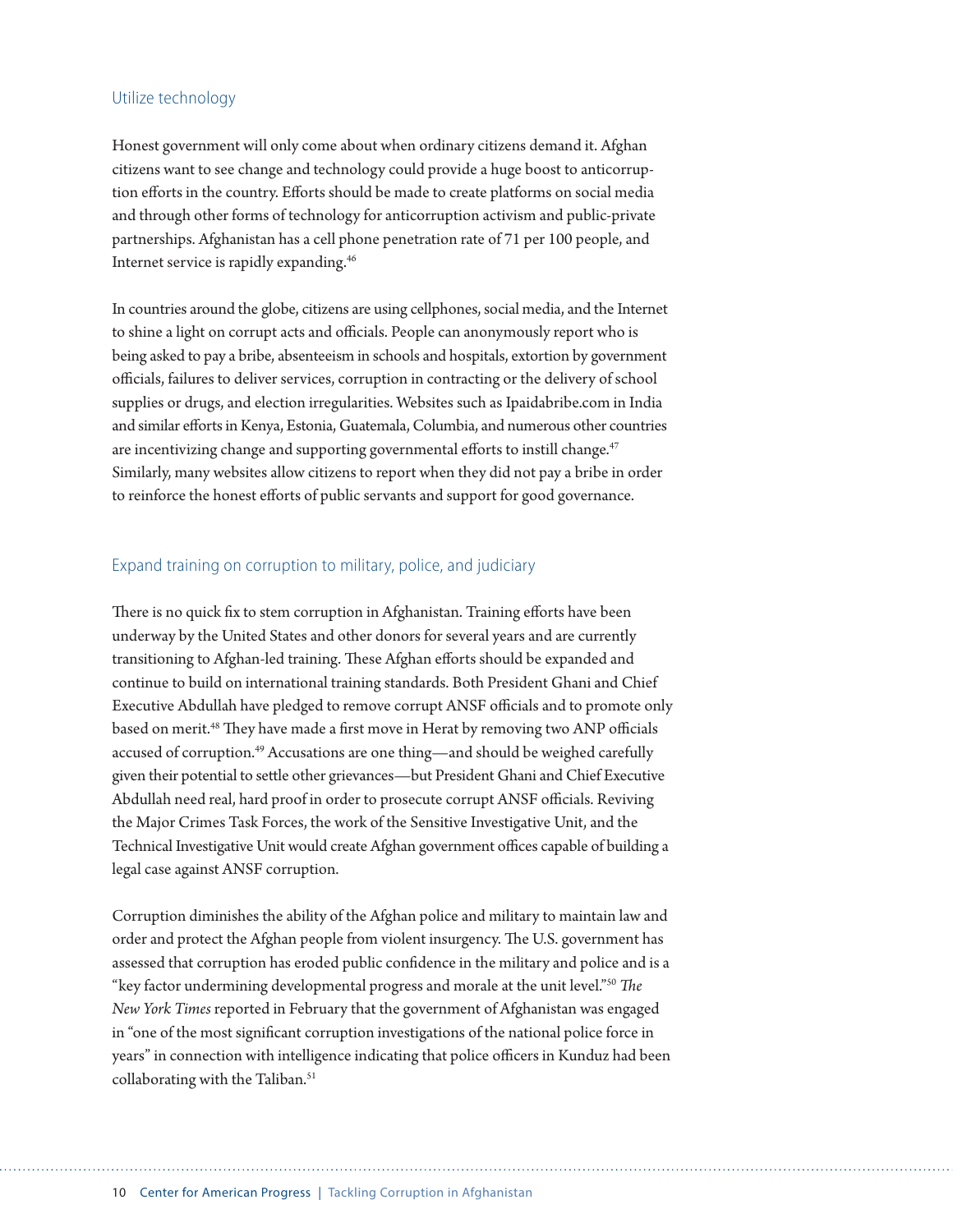Similarly, frustration with corruption in the federal judicial system has led many Afghans to turn to Taliban courts as a fast and impartial means of resolving disputes—a disturbing echo of the conditions proceeding the Taliban conquest of Afghanistan in the 1990s.<sup>52</sup> As Integrity Watch Afghanistan observed in a recent report, "the ability of any state to deliver justice  $\ldots$  [is] an important indicator of its capacity" to govern.<sup>53</sup> On this issue, the Taliban appears to have a better record of performance than the national government in the eyes of many Afghans.<sup>54</sup>

#### Improve transparency in procurement and extractives sector

Afghanistan's vast mineral wealth is estimated at nearly \$1 trillion and remains largely unexploited.55 The few mining operations that do exist have been predictably tainted with allegations of widespread irregularity and influence peddling.<sup>56</sup> Government oversight of mineral resource extraction is paltry to nonexistent, and a new mining law threatens to exacerbate this situation.<sup>57</sup> With the support of the World Bank and other donors, however, Afghanistan is participating in the Extractives Industry Transparency Initiative, which provides a framework for monitoring of the sector in collaboration with the private sector and civil society.<sup>58</sup>

Several groups—including Global Witness, a leading international nongovernmental organization active in this area—have conducted additional research and analysis on how to avoid the so-called resource curse, curb corruption, and improve oversight in Afghanistan.59 While the vast mineral and oil wealth in Afghanistan may provide an economic lifeline for growth and development, the more likely scenario is that mining will further exacerbate corruption. President Ghani has recognized the need to prioritize reforms in the mining sector and has promised a patient approach, but significant support is needed from donors.<sup>60</sup>

Until effective oversight and legislative measures are established to ensure an open tendering processes and transparency for contracting and supply chains, Afghanistan's best protection against further corruption in the sector is to leave the minerals in the ground and preserve its mineral wealth for the future. In the near term, the United States and other donors must prioritize capacity building and technical assistance to the Ministry of Mines, as well as to Afghan parliamentarians with oversight of the extractives sector, to ensure that future tendering of projects and legislation regulating the mining sector contains effective oversight mechanisms.

Implementation of the open contracting initiative may be an effective tool to prioritize in the short term. Governments routinely sign trillions of dollars worth of contracts for services and infrastructure projects, but rarely do government officials or citizens know what a particular contracted company is responsible for delivering. Afghanistan is no different and would benefit from increasing disclosure and participation in all stages of public contracting, as well as from open contracting efforts that zero in on tendering, performance, and contract implementation.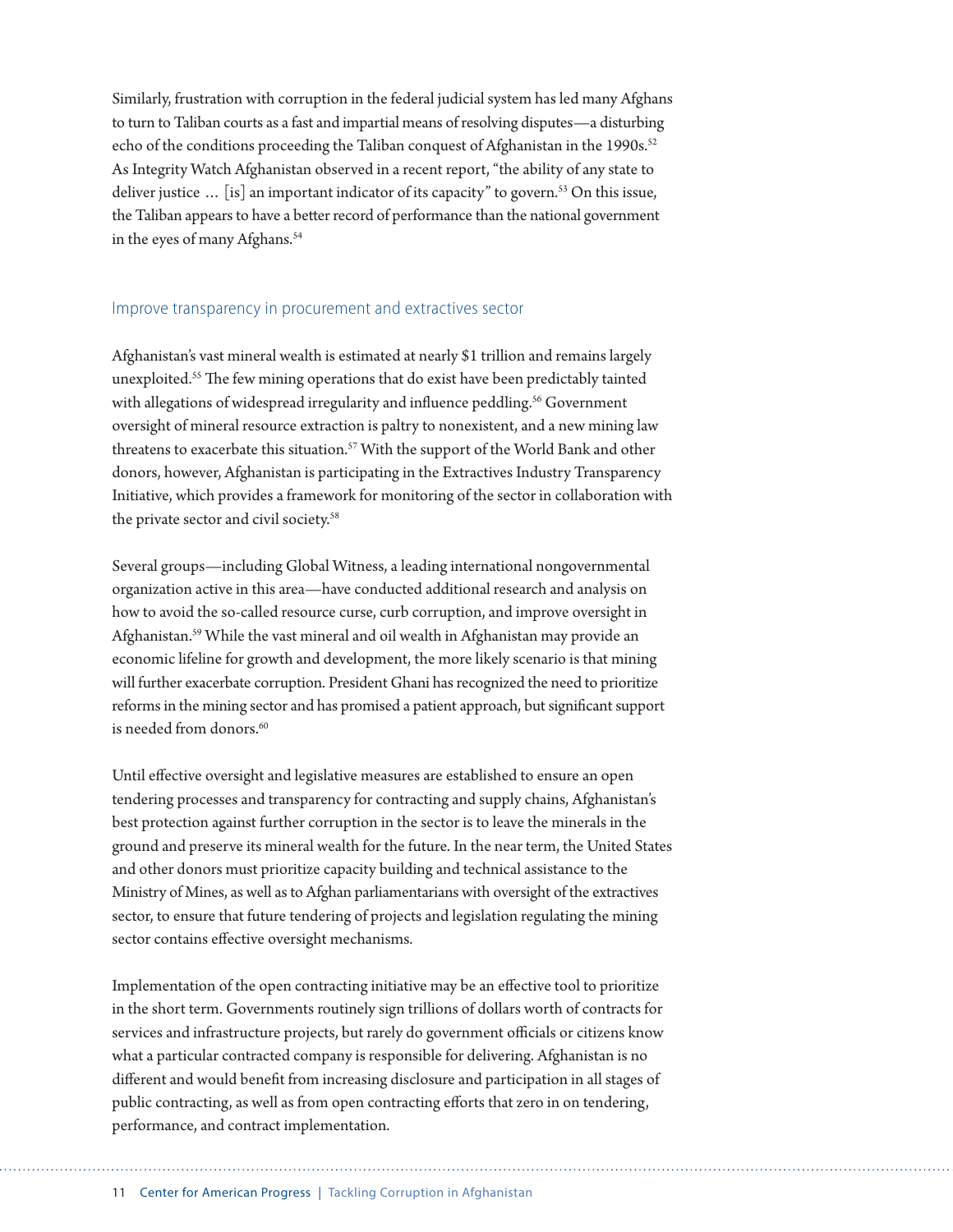#### Identify ways the United States and international community can assist anticorruption efforts

The United States and the international donor community should encourage and support Afghanistan in its efforts to effectively take on the challenge of corruption while maintaining realistic expectations about the likely pace of progress. It is critically important that leadership of the fight against corruption remains firmly in the Afghan government's hands, with strong support from international partners. Efforts are needed create a high-level and public dialogue on corruption and the continuation of technical assistance and capacity building is essential. However, the international community could better coordinate assistance to ensure that all needs are addressed and that multiple donors are not providing repetitive, or even contradictory, advice on measures to be taken in the fight against corruption.

The United States and the international community could also revolutionize efforts aimed at enhancing Afghan governmental transparency and accountability by ensuring that all contracts with the government at national and subnational levels are publicly available. Injecting transparency into Afghanistan's own programs could yield faster results and greater benefits. For example, disclosure of bid requests and contract awards and of audited financial accounts, in parallel with the similar actions undertaken by the Afghan government, would allow for better accountability and oversight. Efforts by the United States and the international community to ensure such transparency would have positive demonstrative effect and place an emphasis on good governance.

#### Conclusion

As recently as January 2015, SIGAR asserted that the United States "lacks a comprehensive anti-corruption strategy" for Afghanistan.<sup>61</sup> Given the vast amount of foreign assistance and resources that the United States devotes to Afghanistan, this must change. The United States needs to prioritize efforts to support Afghanistan's anticorruption capacity and to assist with developing accountability mechanisms for the government. Most importantly, U.S. officials should support the development and implementation of a comprehensive Afghan anticorruption strategy. Efforts to stem corruption in the country will only be successful when the political leaders in Afghanistan demand change and lead such change.

Corruption is a grave threat to the viability of the Afghan state and to U.S. policy objectives in Afghanistan. Corruption deprives the Afghan people of the benefits of fair and effective governance at the most basic level, which in turn diminishes the legitimacy of the state and the loyalty it commands among the general population. The time to turn the tide and set Afghanistan on a better path to good governance is now. If another Afghan administration fails to tackle the problem of corruption, there may never be another opportunity to do so.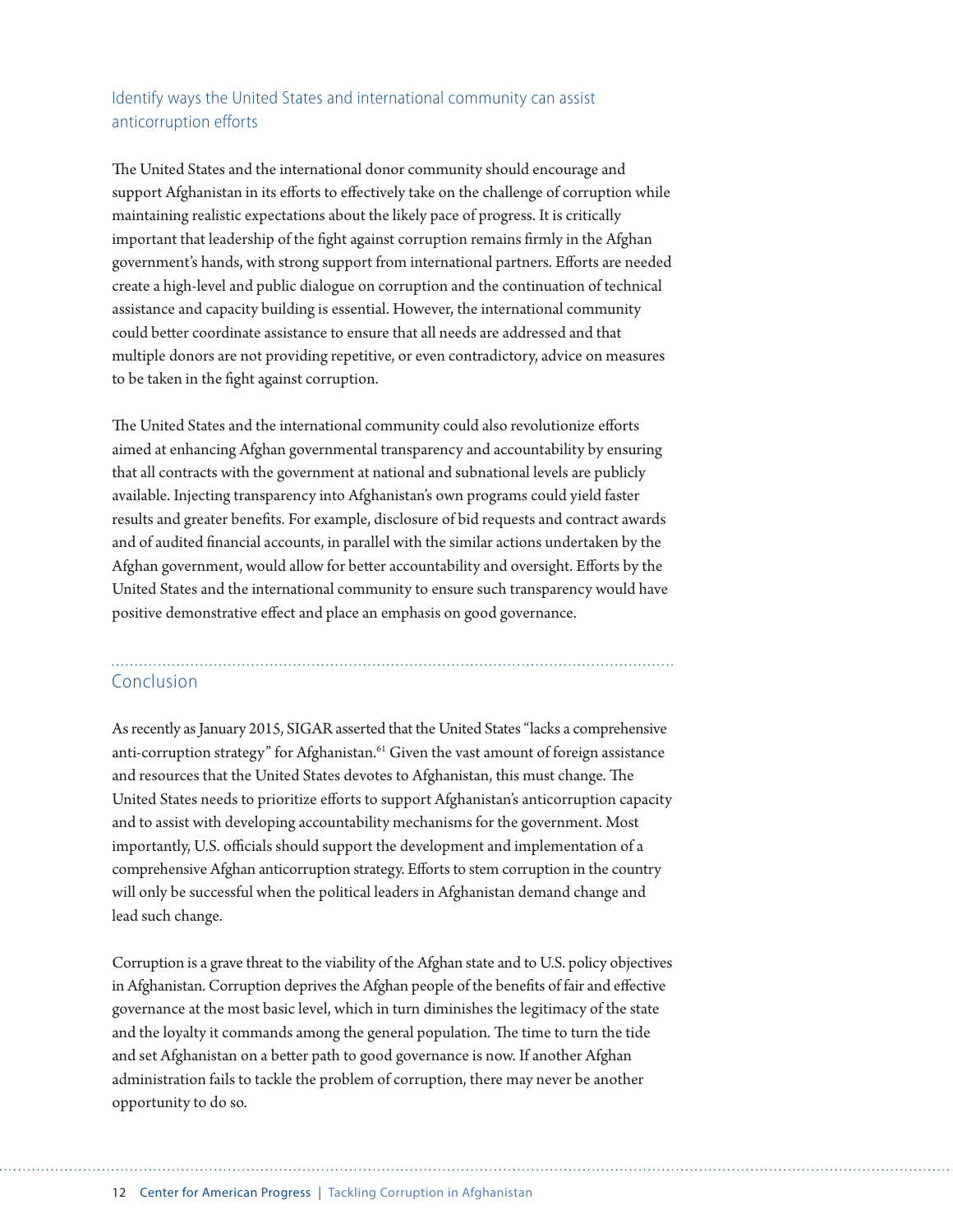*Mary Beth Goodman is a Senior Fellow at the Center for American Progress and a Senior Advisor to the Enough Project. She previously served as the director for international economics at the White House and as a diplomat for the U.S. Department of State. Trevor Sutton is a graduate of Yale Law School and a former fellow in the Office of the Secretary of Defense. He is currently a consultant to the United Nations.*

#### Endnotes

- 1 Drew Shepler, "Jim Gourley, wanna know why we lost in Afghanistan?" *Foreign Policy*, February 11, 2015, available at [https://foreignpolicy.com/2015/02/11/jim-gourley-wanna](https://foreignpolicy.com/2015/02/11/jim-gourley-wanna-know-why-we-lost-in-afghanistan-failure-on-human-terrain/)[know-why-we-lost-in-afghanistan-failure-on-human-terrain/](https://foreignpolicy.com/2015/02/11/jim-gourley-wanna-know-why-we-lost-in-afghanistan-failure-on-human-terrain/).
- 2 Transparency International, "Corruption Perceptions Index 2014" (2014), available at [http://issuu.com/](http://issuu.com/transparencyinternational/docs/2014_cpibrochure_en?e=2496456/10375881) [transparencyinternational/docs/2014\\_cpibrochure\\_en?e=](http://issuu.com/transparencyinternational/docs/2014_cpibrochure_en?e=2496456/10375881) [2496456/10375881](http://issuu.com/transparencyinternational/docs/2014_cpibrochure_en?e=2496456/10375881); Transparency International, "Corruption Perceptions Index 2013" (2013), available at [http://issuu.](http://issuu.com/transparencyinternational/docs/cpi2013_brochure_single_pages?e=2496456/5813913) [com/transparencyinternational/docs/cpi2013\\_brochure\\_](http://issuu.com/transparencyinternational/docs/cpi2013_brochure_single_pages?e=2496456/5813913) [single\\_pages?e=2496456/5813913](http://issuu.com/transparencyinternational/docs/cpi2013_brochure_single_pages?e=2496456/5813913); Transparency International, "Corruption Perceptions Index 2012" (2012), available at [http://issuu.com/transparencyinternational/](http://issuu.com/transparencyinternational/docs/cpi_2012_report?e=2496456/2010281) [docs/cpi\\_2012\\_report?e=2496456/2010281.](http://issuu.com/transparencyinternational/docs/cpi_2012_report?e=2496456/2010281)
- 3 U.N. Office on Drugs and Crime, "Corruption in Afghanistan: Recent patterns and trends" (2012), available at [http://www.](http://www.unodc.org/documents/frontpage/Corruption_in_Afghanistan_FINAL.pdf) [unodc.org/documents/frontpage/Corruption\\_in\\_Afghanistan\\_](http://www.unodc.org/documents/frontpage/Corruption_in_Afghanistan_FINAL.pdf) [FINAL.pdf](http://www.unodc.org/documents/frontpage/Corruption_in_Afghanistan_FINAL.pdf).
- 4 Ibid.
- 5 U.S. Agency for International Development, *Assessment of Corruption in Afghanistan* (2009), available at [http://pdf.](http://pdf.usaid.gov/pdf_docs/PNADO248.pdf) [usaid.gov/pdf\\_docs/PNADO248.pdf.](http://pdf.usaid.gov/pdf_docs/PNADO248.pdf)
- 6 Joint and Coalition Operational Analysis, "Operationalizing Counter/Anti-Corruption Study" (2014), available at [http://](http://nust.edu.pk/INSTITUTIONS/Schools/NIPCONS/nipcons-institutions/CIPS/Download%20Section/JCOA%20CAC%20Final%20Report_U.pdf) [nust.edu.pk/INSTITUTIONS/Schools/NIPCONS/nipcons](http://nust.edu.pk/INSTITUTIONS/Schools/NIPCONS/nipcons-institutions/CIPS/Download%20Section/JCOA%20CAC%20Final%20Report_U.pdf)[institutions/CIPS/Download%20Section/JCOA%20CAC%20](http://nust.edu.pk/INSTITUTIONS/Schools/NIPCONS/nipcons-institutions/CIPS/Download%20Section/JCOA%20CAC%20Final%20Report_U.pdf) [Final%20Report\\_U.pdf.](http://nust.edu.pk/INSTITUTIONS/Schools/NIPCONS/nipcons-institutions/CIPS/Download%20Section/JCOA%20CAC%20Final%20Report_U.pdf)
- 7 Chatham House, "No Shortcut to Stability" (2010), available at [https://www.chathamhouse.org/sites/files/chatham](https://www.chathamhouse.org/sites/files/chathamhouse/public/Research/Asia/1210pr_afghanjustice.pdf)[house/public/Research/Asia/1210pr\\_afghanjustice.pdf](https://www.chathamhouse.org/sites/files/chathamhouse/public/Research/Asia/1210pr_afghanjustice.pdf).
- 8 Sarah Chayes, *Thieves of State: Why Corruption Threatens Global Security* (New York: W.W. Norton & Company, 2015).
- 9 Matthew Rosenberg, "Trail of Fraud and Vengeance Leads to Bank Convictions," *The New York Times,* March 5, 2013, available at [http://www.nytimes.com/2013/03/06/world/](http://www.nytimes.com/2013/03/06/world/asia/afghanistan-convicts-21-in-kabul-bank-scandal.html?pagewanted=all) [asia/afghanistan-convicts-21-in-kabul-bank-scandal.](http://www.nytimes.com/2013/03/06/world/asia/afghanistan-convicts-21-in-kabul-bank-scandal.html?pagewanted=all) [html?pagewanted=all;](http://www.nytimes.com/2013/03/06/world/asia/afghanistan-convicts-21-in-kabul-bank-scandal.html?pagewanted=all) Adam Ellick and Dexter Filkins, "Political Ties Shielded Bank in Afghanistan," *The New York Times,* September 7, 2010, available at [http://www.nytimes.](http://www.nytimes.com/2010/09/08/world/asia/08kabul.html?pagewanted=all) [com/2010/09/08/world/asia/08kabul.html?pagewanted=all;](http://www.nytimes.com/2010/09/08/world/asia/08kabul.html?pagewanted=all) Matthew Rosenberg, "Audit Says Kabul Bank Began as 'Ponzi Scheme,'" *The New York Times,* November 26, 2012, available at [http://www.nytimes.com/2012/11/27/world/asia/](http://www.nytimes.com/2012/11/27/world/asia/kabul-bank-audit-details-extent-of-fraud.html) [kabul-bank-audit-details-extent-of-fraud.html.](http://www.nytimes.com/2012/11/27/world/asia/kabul-bank-audit-details-extent-of-fraud.html)
- 10 U.N.Office on Drugs and Crime, "Corruption in Afghanistan: Recent patterns and trends" (2012), [http://www.unodc.org/](http://www.unodc.org/documents/frontpage/Corruption_in_Afghanistan_FINAL.pdf) [documents/frontpage/Corruption\\_in\\_Afghanistan\\_FINAL.pdf.](http://www.unodc.org/documents/frontpage/Corruption_in_Afghanistan_FINAL.pdf)
- 11 The Asia Foundation, "Afghanistan in 2014 A Survey of the Afghan People" (2014), available at [http://www.asiafoundation.](http://www.asiafoundation.org/resources/pdfs/Afghanistanin2014final.pdf) [org/resources/pdfs/Afghanistanin2014final.pdf](http://www.asiafoundation.org/resources/pdfs/Afghanistanin2014final.pdf).
- 12 U.S. Agency for International Development, *Assessment of Corruption in Afghanistan*.
- 13 Declan Walsh, "At Afghan Border, Graft Is Part of the Bargain, *The New York Times,* November 11, 2014, available at [http://](http://www.nytimes.com/2014/11/12/world/asia/in-afghanistan-customs-system-corruption-is-part-of-the-bargain.html) [www.nytimes.com/2014/11/12/world/asia/in-afghanistan](http://www.nytimes.com/2014/11/12/world/asia/in-afghanistan-customs-system-corruption-is-part-of-the-bargain.html)[customs-system-corruption-is-part-of-the-bargain.html.](http://www.nytimes.com/2014/11/12/world/asia/in-afghanistan-customs-system-corruption-is-part-of-the-bargain.html)
- 14 Special Inspector General for Afghan Reconstruction, "Afghan Customs: U.S. Programs Have Had Some Successes, but Challenges Will Limit Customs Revenue as a Sustainable Source of Income for Afghanistan" (2014), available at [http://](http://www.sigar.mil/pdf/audits/SIGAR-14-47-AR.pdf) [www.sigar.mil/pdf/audits/SIGAR-14-47-AR.pdf](http://www.sigar.mil/pdf/audits/SIGAR-14-47-AR.pdf).
- 15 Special Inspector General for Afghan Reconstruction, "Quarterly Report to the United States Congress" (2015), available at [http://www.sigar.mil/pdf/quarterlyreports/](http://www.sigar.mil/pdf/quarterlyreports/2015-01-30qr.pdf) [2015-01-30qr.pdf.](http://www.sigar.mil/pdf/quarterlyreports/2015-01-30qr.pdf)

16 Ibid.

- 17 Yama Torabi, "The Growing Challenge of Corruption in Afghanistan" (San Francisco: The Asia Foundation, 2012), available at [https://asiafoundation.org/resources/pdfs/](https://asiafoundation.org/resources/pdfs/FNLcorruptionchapterOccasionalPaperJuly30.pdf) [FNLcorruptionchapterOccasionalPaperJuly30.pdf.](https://asiafoundation.org/resources/pdfs/FNLcorruptionchapterOccasionalPaperJuly30.pdf)
- 18 U.S. Department of Defense, *Report on Progress Toward Security and Stability in Afghanistan (*2013), available at [http://www.defense.gov/pubs/October\\_1230\\_Report\\_](http://www.defense.gov/pubs/October_1230_Report_Master_Nov7.pdf) [Master\\_Nov7.pdf.](http://www.defense.gov/pubs/October_1230_Report_Master_Nov7.pdf)
- 19 Transparency International "Global Corruption Barometer 2013" (2013), available at [http://www.transparency.org/](http://www.transparency.org/gcb2013/report) [gcb2013/report](http://www.transparency.org/gcb2013/report).
- 20 Ibid; U.N. Office on Drugs and Crime, "Corruption in Afghanistan: Recent patterns and trends."
- 21 Special Inspector General for Afghan Reconstruction, "Afghan National Security Forces: Despite Reported Successes, Concerns Remain about Literacy Program Results, Contract Oversight, Transition, and Sustainment" (2014), available at [http://www.sigar.mil/pdf/audits/](http://www.sigar.mil/pdf/audits/sigar_14-30-ar.pdf) [sigar\\_14-30-ar.pdf](http://www.sigar.mil/pdf/audits/sigar_14-30-ar.pdf).
- 22 Joint and Coalition Operational Analysis, "Operationalizing Counter/Anti-Corruption Study."
- 23 Ibid.
- 24 Ibid.
- 25 The World Bank, "Fighting Corruption in Afghanistan" (2009), available at [http://siteresources.worldbank.org/](http://siteresources.worldbank.org/AFGHANISTANEXTN/Resources/305984-1237085035526/5919769-1249254211329/VCAsSummaryReportFinalJuly172009.pdf) [AFGHANISTANEXTN/Resources/305984-1237085035526/](http://siteresources.worldbank.org/AFGHANISTANEXTN/Resources/305984-1237085035526/5919769-1249254211329/VCAsSummaryReportFinalJuly172009.pdf) [5919769-1249254211329/VCAsSummaryReportFinal](http://siteresources.worldbank.org/AFGHANISTANEXTN/Resources/305984-1237085035526/5919769-1249254211329/VCAsSummaryReportFinalJuly172009.pdf) [July172009.pdf](http://siteresources.worldbank.org/AFGHANISTANEXTN/Resources/305984-1237085035526/5919769-1249254211329/VCAsSummaryReportFinalJuly172009.pdf).
- 26 Find The Best, "U.S. Overseas Loans and Grants to Afghanistan," available at http://us-foreign-aid.findthebest.com/l/196/ Afghanistan#key%20facts&s=4fLKCr (last accessed February 2015); Government Accountability Office, "Afghanistan's Donor Dependence," GAO-11-948R, Report to the Chairman, Senate Committee on Armed Services, Committee on Foreign Relations, House Committee on Armed Services, Committee on Foreign Affairs, Senate and House of Representatives, September 2011.
- 27 *The New York Times,* "Afghanistan's Economic Challenges," July 20, 2012, available at [http://www.nytimes.com/2012/](http://www.nytimes.com/2012/07/21/opinion/afghanistans-economic-challenges.html) [07/21/opinion/afghanistans-economic-challenges.html.](http://www.nytimes.com/2012/07/21/opinion/afghanistans-economic-challenges.html)
- 28 The World Bank, "Fighting Corruption in Afghanistan" (2009), available at [http://siteresources.worldbank.org/](http://siteresources.worldbank.org/AFGHANISTANEXTN/Resources/305984-1237085035526/5919769-1249254211329/VCAsSummaryReportFinalJuly172009.pdf) [AFGHANISTANEXTN/Resources/305984-1237085035526/](http://siteresources.worldbank.org/AFGHANISTANEXTN/Resources/305984-1237085035526/5919769-1249254211329/VCAsSummaryReportFinalJuly172009.pdf) [5919769-1249254211329/VCAsSummaryReportFinal](http://siteresources.worldbank.org/AFGHANISTANEXTN/Resources/305984-1237085035526/5919769-1249254211329/VCAsSummaryReportFinalJuly172009.pdf) [July172009.pdf](http://siteresources.worldbank.org/AFGHANISTANEXTN/Resources/305984-1237085035526/5919769-1249254211329/VCAsSummaryReportFinalJuly172009.pdf).